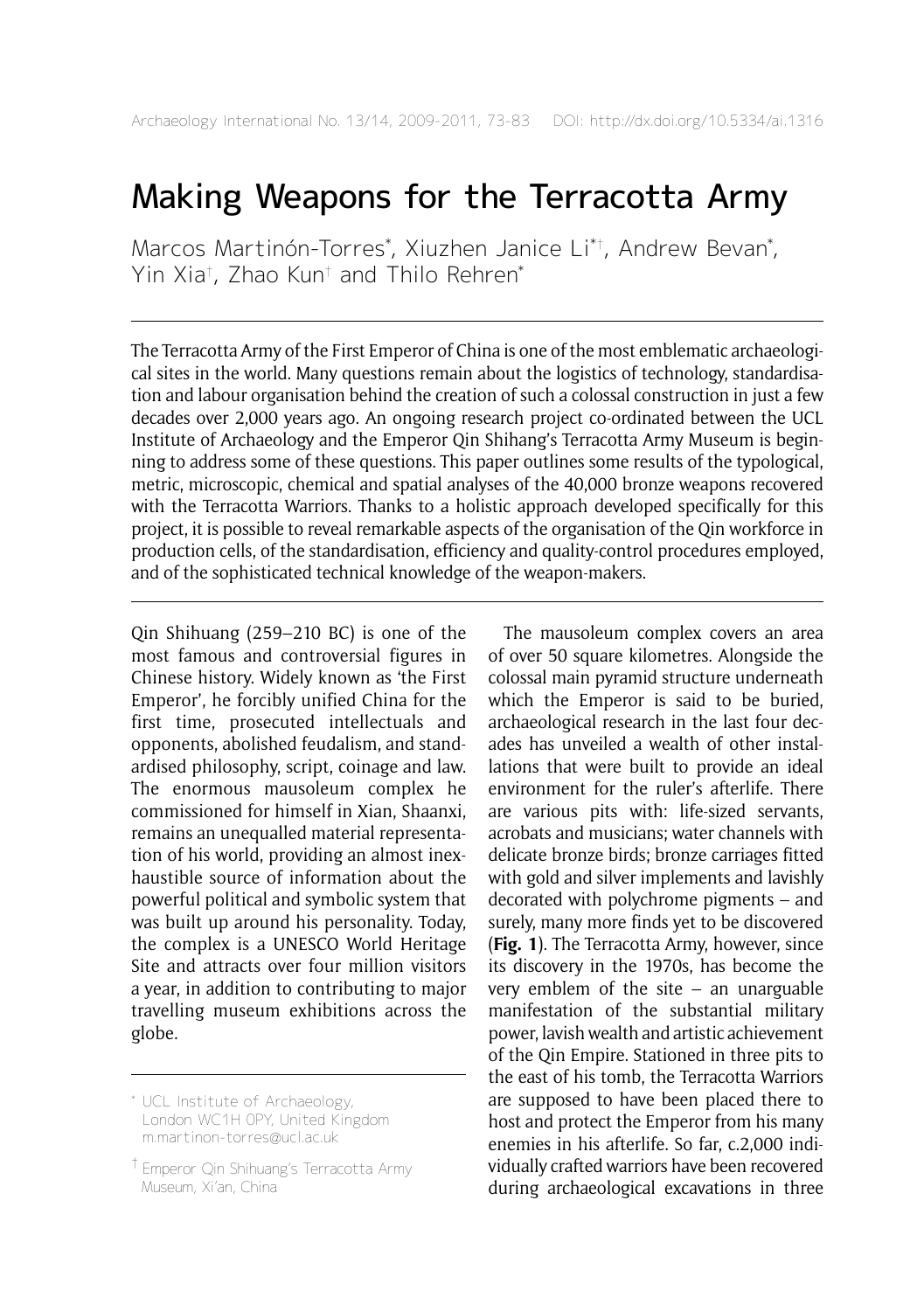

**Fig. 1:** Site plan of the First Emperor's Mausoleum, showing the location of the Emperor's Tomb towards the centre, the Terracotta Army to the east, and other elements of the complex.

pits, although it is estimated that their number may reach up to 8,000 (**Fig. 2**).1

The public eye is now used to the stunning image of the battle formation in Pit 1, besides detailed pictures of the individualised facial features and hairstyles of the warriors, or the well-preserved polychromy on some of the archers. Fewer people know, however, that the warriors were fully equipped with stateof-the art bronze weapons. The assemblage excavated so far includes over 40,000 arrowheads, as well as hundreds of crossbow triggers, swords, lances, spears, halberds, hooks, honour weapons (*Su*) and the ferrules that were fixed at the end of the wooden hafts of the longer weapons. Many of these pieces of military equipment are in such a pristine state of preservation that they would still be lethal today (**Fig. 3**).

The mausoleum appears even more impressive when one considers that everything was built in fewer than four decades at most (between Qin Shihuang's ascent to the throne in 246 BC and his death in 210 BC), and that nothing of its kind had been created in China before. The speed, quality, originality and scale of this work must have created important logistical and technological challenges that the Emperor's craftspeople met in a range of demonstrably successful ways. Since 2006, a collaborative agreement between the Emperor Qin Shihuang's Terracotta Army Museum and the UCL Institute of Archaeology has allowed the regular transfer of students, specialists and knowledge between Britain and China. In addition to developing long-lasting research skills and networks in both countries, the project has focused on investigating the logistics of technology and labour organisation behind the construction of the Terracotta Army. The first stage of the project has concentrated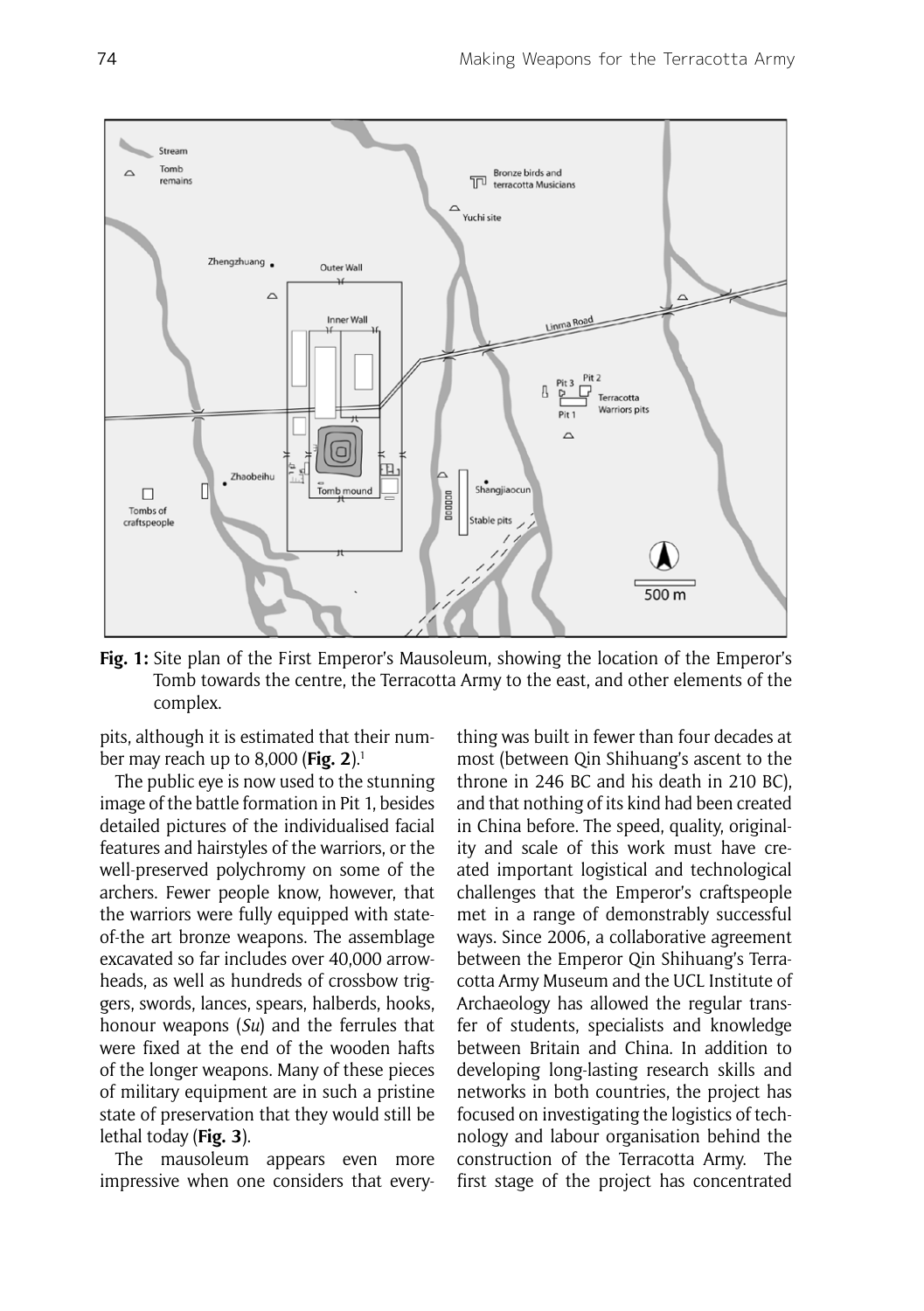

**Fig. 2:** Overview of some warriors in Pit 1 of the Terracotta Army (photo: Xia Juxian).

on the bronze weapons from Pit 1, involving an exhaustive typological analysis, extensive archaeometric studies and careful spatial analysis.2 This paper outlines some of our main results so far.

## **Battle formation and weapons' distribution**

The Chinese archaeologists who excavated Pit 1 in the 1970s recorded the location of all the warriors and artefacts associated with them in a very thorough way.<sup>3</sup> We have been using their detailed excavation report as the basis for establishing an enhanced database that supports the full range of our typological, archaeometric and spatial research. The location of individual warriors and weapons, or minute variations in their style or technology, can be mapped and analysed statistically. **Figs 4** and **5** illustrate, respectively, the spatial distribution of warrior types and weapon types across the excavated area.



**Fig. 3:** A bronze halberd from the Terracotta Army; note the sharpness of the blades and good state of preservation.

These images provide a snapshot of the battle formation and, implicitly therefore, of the military strategies of the Qin army. For example, one can easily see how seemingly lower-status robed warriors were placed on the front line, followed by armoured warriors and the generally smaller numbers of offic-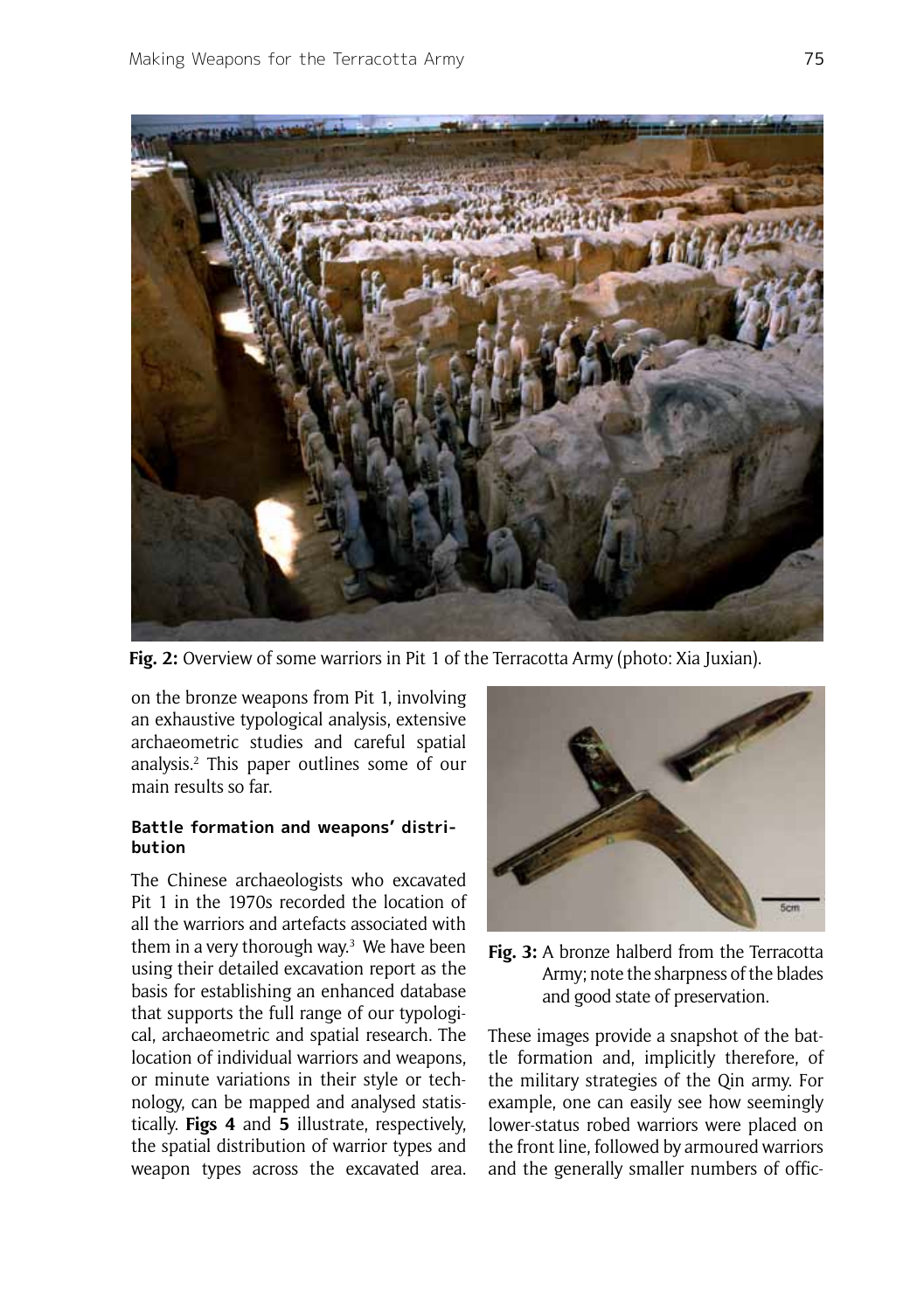

Fig. 4: Plan of the excavated area of Pit 1, showing the distribution of different warrior types.



**Fig. 5:** Plan of the excavated area of Pit 1, showing the distribution of different weapon types.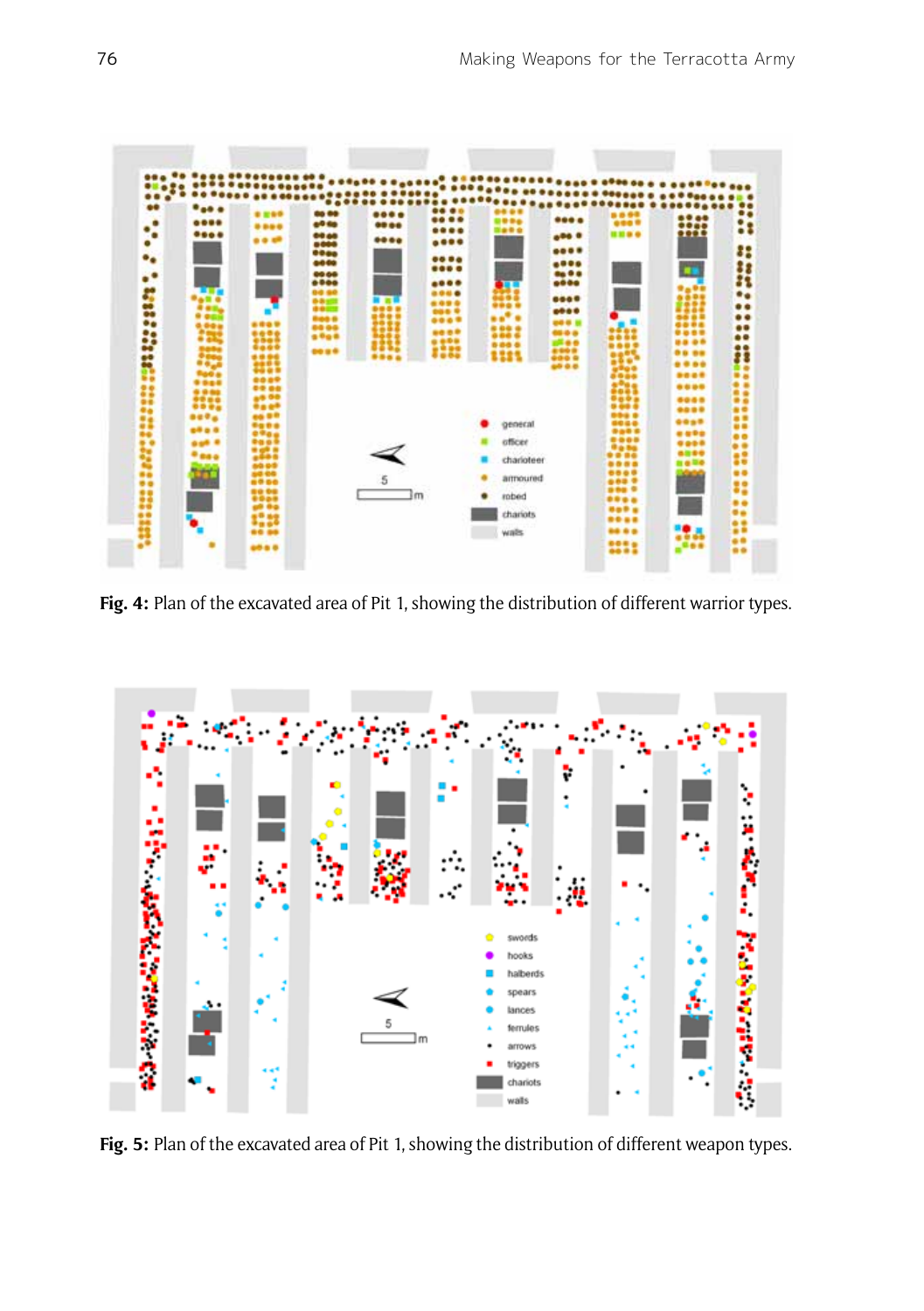ers or generals. Likewise, the distribution of arrowheads and crossbow triggers indicates that crossbowmen were placed primarily on the front, and along the flanks, of the battle formation, with chariots and warriors carrying other weapon types placed towards the core.

Our analysis, however, seeks to go beyond these superficial impressions and reveal less obvious patterns that may inform our understanding not just of battle formations, but also of how labour was organised to create such large numbers of weapons and to place them with the warriors in the pit. We will begin to illustrate our approach using the crossbow triggers as a case in point. Approximately 250 bronze triggers have been recovered so far – being the only nonperishable parts of the crossbows. Each of them is composed of three joining parts



Fig. 6: A bronze crossbow trigger.

held together by two bolts (**Fig. 6**). From the outset, we expected to confirm a strong degree of control over production quality and standardisation so as to ensure that different trigger parts fitted together accurately and hence that the arrow releasemechanism functioned properly. Indeed, all the triggers appear visually to be very similar to each other. Under more detailed scrutiny, however, it is possible to distinguish subtly,



**Fig. 7:** Plots of (a) the spatial distribution of one of the subgroups of triggers, showing a clustering in the north-west of the pit, and (b) a statistical treatment of this evidence that formally confirms this pattern and the 4–6m radius zones over which it most obviously operates.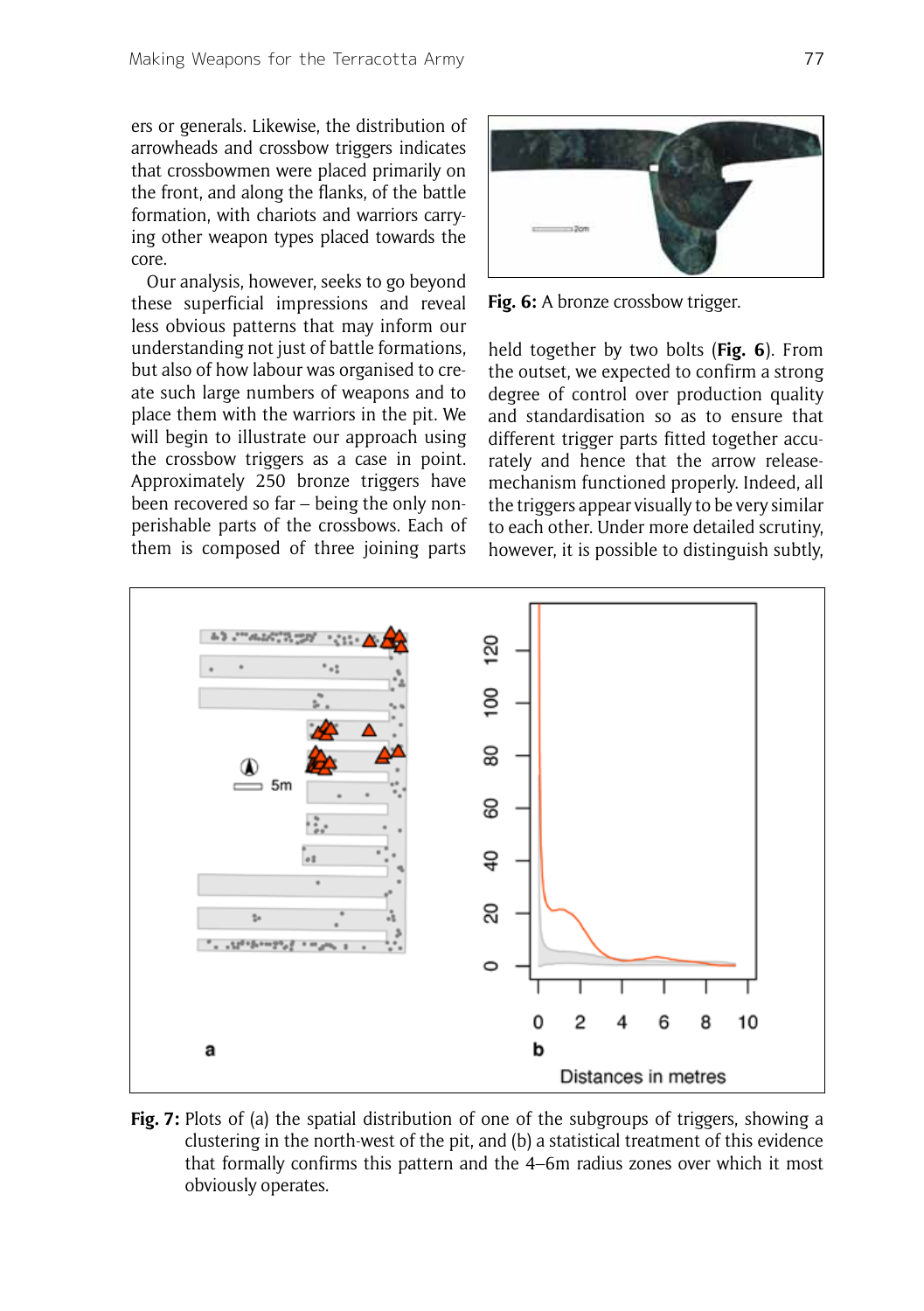

**Fig. 8:** A handful of the 40,000 bronze arrows so far recovered from the Terracotta Army.



**Fig. 9:** Analysis of bronze weapons using a portable XRF.

but undeniably different trigger subgroups. A careful metrical and typological analysis reveals small differences in either the shape or dimensions of different parts of the triggers which suggest the existence of different casting moulds, different metallurgical workshops and/or different organisational practices. If we select one of these trigger subgroups and examine its distribution on the site plan, it can immediately be seen that these artefacts cluster in the north-east corner of the pit (**Fig. 7a**). In this particular example, the clustered spatial pattern is fairly obvious without further testing, but other more subtle cases require more careful statistical treatment. In fact, consideration of the spatial patterns of minute variations in artefact style and technology, while controlling for the overall spatially non-random pattern of weapons in the pit, presents an analytical challenge that is rarely confronted as often as it should be in archaeology. Such a challenge allows us to deploy and further develop some innovative spatial analytical methods (e.g. **Fig. 7b**, based on 'multi-scalar' and 'inhomogeneous' point process modelling). The results, both in the intuitively obvious example shown in **Fig. 7a** and in trickier cases, confirm that these distributions of weapon subgroups are far from random and must reflect some real human behaviours. For example, the clustered patterns of trigger subgroups in the pit most likely reflect the combined outcome of different workshops producing marginally different crossbow triggers, the interim storage of weapons from these workshops (often in their original production groups) and, finally, the equipping in one event of certain zones of Pit 1 with these weapon batches. Taking this a step further, it is also possible that the clusters indicate that the pit was more formally divided into 'activity areas' which were assigned to different groups of workers, allowing them (and conceivably the different workshops or storage units that supplied them) to operate more or less independently and in parallel, while of course following an overall masterplan. Such a possibility is strengthened when we expand our coverage to other weapons and incorporate the results of chemical analyses.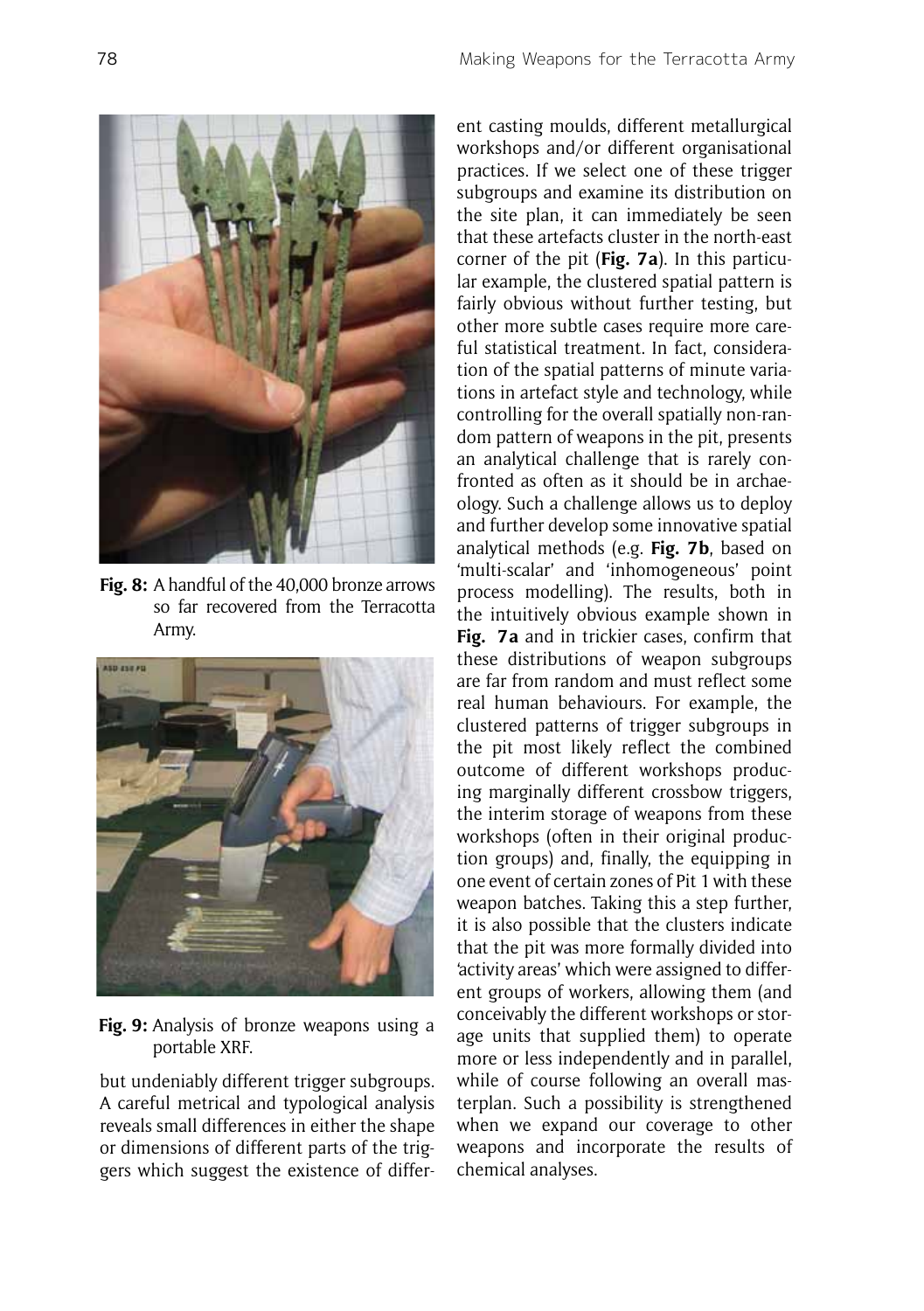

**Fig. 10:** Scatterplot of the composition of some arrowheads discriminated by bundle; note the clustering of each bundle denoting an individual metal batch.

## **Arrow bundles and chemical analyses**

Arrowheads are by far the most abundant artefact type in the pit. They appear typically in bundles of 100 units which are thought to represent the contents of a single crossbowman's quiver. Each arrow was composed of (a) the triangular pyramid-shaped projectile point, and (b) a tang which assisted the point's snug insertion into (c) a bamboo or wood shaft, with a feather attached at the distal end. The metallic components of the arrow are the arrowhead proper and the tang, which are the parts invariably preserved (**Fig. 8**).

Such a large assemblage, produced over a short time span (and carefully recovered from a relatively closed archaeological context), provides an excellent opportunity for assessing issues of standardisation and craft organisation; however, our early efforts at identifying arrow subgroups through metric analyses proved frustrating. Approximately 1,600 individual arrowheads from across the site have been measured, and these demonstrate an extremely low coefficient of variation in the arrowheads' length and width (systematically lower than 4%). In other words, and assuming that our sample is representative, the arrowheads of the Terracotta Warriors are all almost visually identical to one another; subtle differences can only be revealed by using callipers – and these appear not to be systematic. The length of the tangs shows somewhat higher variability: two main modes were identified (one c.8cm, the other c.14cm), but these are not very tight and did not have a clear counterpart in the spatial distribution. The higher variability in tang length may be due to the fact that tangs would have been covered by the arrow shafts and, therefore, these differences would not have been noticeable in the end-product.

Considering the extreme standardisation of the arrowheads, it was necessary to resort to other means in order to identify subgroups that could inform us about production practices. In particular, we targeted a selection of arrow bundles and employed a portable X-ray Fluorescence Spectrometer,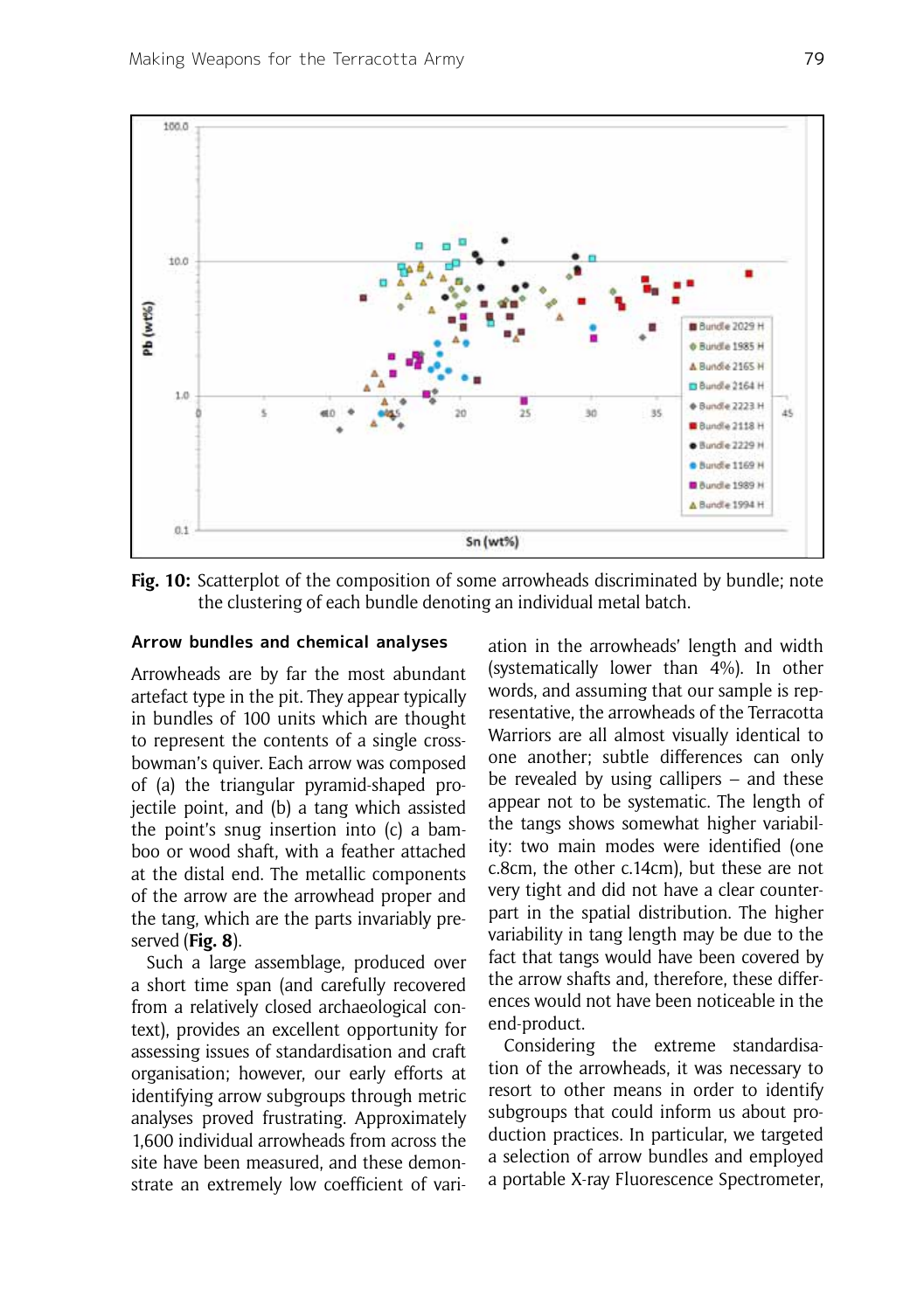or 'XRF' (**Fig. 9**). This instrument allowed us to perform chemical analyses of a large number of artefacts, directly in the museum and without removing any samples (currently c.200 arrows and their respective tangs, measured separately). Given the analytical limitations of surface analyses of metal artefacts, the numerical results of such work can only be regarded as semi-quantitative, but they suffice to reveal interesting patterns, as discussed below.

The first interesting result of the chemical tests is clear evidence for alloy optimisation. Although the arrowheads and tangs are both made of bronze, the heads tend to have higher tin contents than the tangs, a pattern which can be explained as a result of a technical constraint. Bronzes with high-tin levels are hard and can produce very sharp blades – the ideal material property for an arrowhead; the downside is that high-tin alloys tend to be more brittle, and so the tangs, which were long and thin for insertion into a shaft, were made in a lower-tin (and hence tougher) bronze.

Of greater significance to our technological reconstructions were the clusters which were found when the chemical results were plotted discriminating the arrows by bundle; **Fig. 10** shows a plot of a representative selection of the dataset. All of the arrowheads are bronzes; however, it can be seen that (with some exceptions), the arrowheads in each bundle form a relatively tight cluster which is internally coherent and marginally different from the next. Our interpretation of this pattern is that each bundle represents an individual metal batch, probably cast from a single crucible. Similar pictures of the bundles' internal homogeneity are produced when the tang compositions are plotted. The fact that individual metal batches were preserved together – from the casting workshop to the army pit – is very meaningful in terms of the organisation of production. More precisely, we believe that this discovery indicates that the production of weapons for the pits was organised in semi-autonomous cells rather than as a single production-line.

## **Cellular production and quality control**

In a typical production-line, one could envisage a specialised unit producing arrowheads more or less continuously, with another unit producing tang and another one producing bamboo shafts – and so on. These parts would then be joined in an assembly-unit, before being bundled, placed in a quiver and attached to a warrior. If this was the case, however, we should expect a mix-up of different metal batches as they went through the different stages of the production-line. In other words, we would not have the correspondence between arrow bundles and chemical clusters documented above. Conversely, the chemical clusters in the bundles indicate that, in all likelihood, the finished individual arrows and the 100-unit bundles were produced more or less immediately after the casting of a single batch. It is even possible that the same workshop was producing a complete quiver (if not a totally equipped warrior, although this is still a question for further research) and that several workshops were producing these in parallel.

As suggested above by the spatiallyexplicit study of the crossbow triggers, having different cells of workers functioning in parallel, and arranging the army in different 'activity areas', would allow for a much more efficient production: no overstock would be generated, breakdowns could be accommodated, and the multi-skilled, versatile workunits could be deployed on different tasks as the project developed. Such organisation of labour would require duplicating instrumental and skill resources, but it would be more adaptable to changes in the masterplan. It should not be forgotten that nothing comparable to the First Emperor's Mausoleum had ever been built in China before, and thus the need to ensure adaptability, while maintaining efficiency, must have been of the utmost concern. Alternatively, we can speculate that this arrangement of labour was not specifically designed for the Terracotta Army, but was normal for the production of weapons. In this case, cellular production would also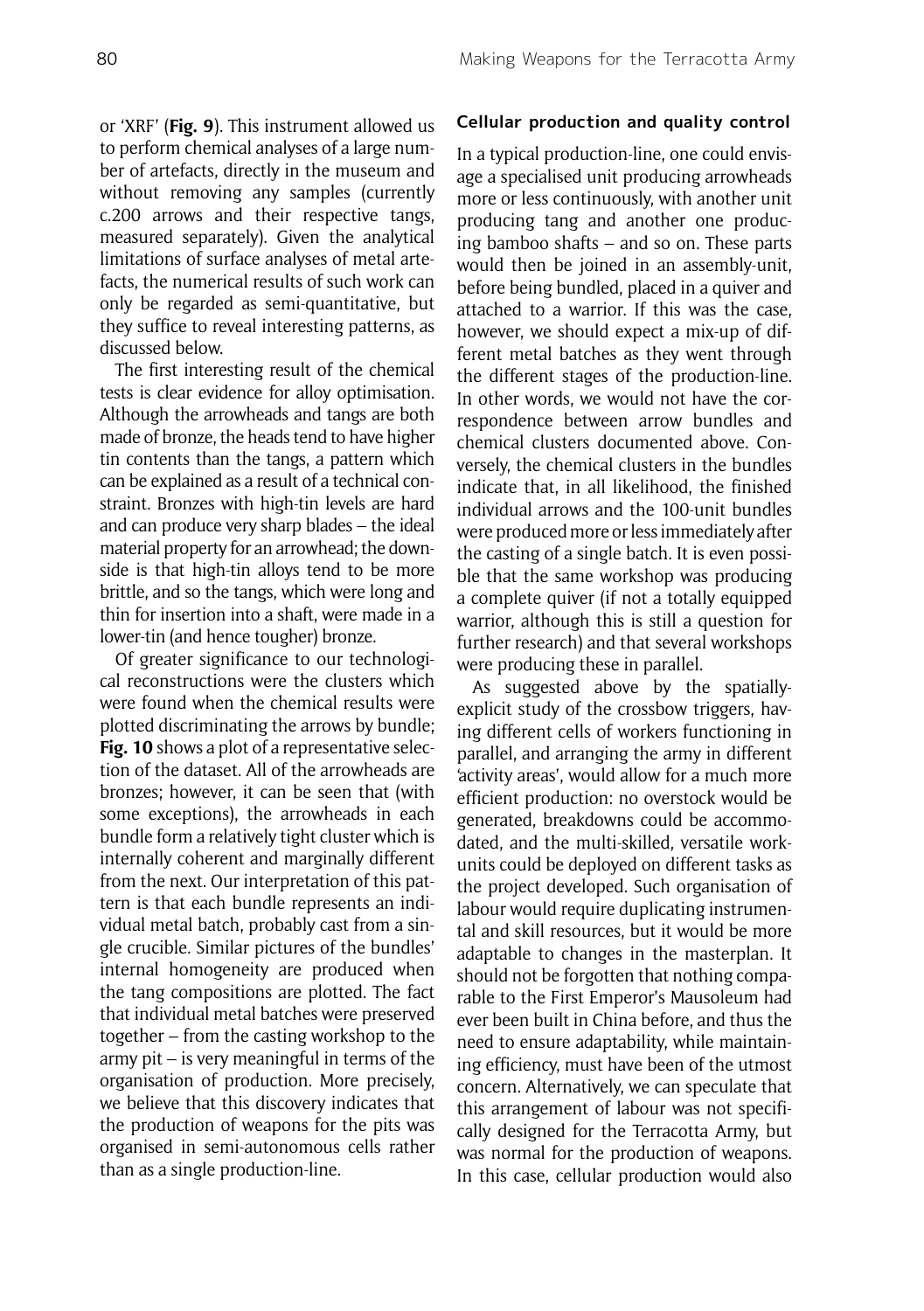

**Fig. 11:** SEM image showing of a detail of a character of an inscription on a weapon surface, showing the triangular chisel marks forming the lines, with (inset) SEM overview of the character; both images are from a silicone rubber impression so that they show a positive cast of the inscription, with protrusions representing depressions on the weapon itself.

be a useful solution, as the multi-skilled cells could more easily be moved with the real army to repair and produce arrows as needed.

If our suggestion of a cellular organisation of labour is correct, then those in charge of the operations must have faced another important challenge: how to make sure that standards were kept when there were various semi-autonomous units producing finished products at the same time? That they managed to keep those standards is obvious in the assemblage. How they managed is a different question, but one that can be approached by studying the inscriptions on many of the weapons belonging to the Terracotta Warriors.

Lances and halberds bear long sentence inscriptions, whereas swords, triggers, hooks and ferrules were only partially marked with numbers, a note of the workshop and/or other symbols. The long inscriptions on these weapons indicate the regnal year in which they were produced, the name of the person in charge of production, the official or workshop and the name of the specific worker who did the work. The shorter inscriptions, consisting of numbers and symbols, probably denote some form of quality control. In fact, up to four hierarchical levels of supervision can be reconstructed from the long inscriptions, ranging from the Prime Minister to a large number of individual workers.<sup>4</sup> Thus the combination of a de-centralised cellular production with a centralised supervision system, in charge of models, moulds and quality control, seems to be the main recipe – in terms of technology and human resources – behind the Emperor's mausoleum.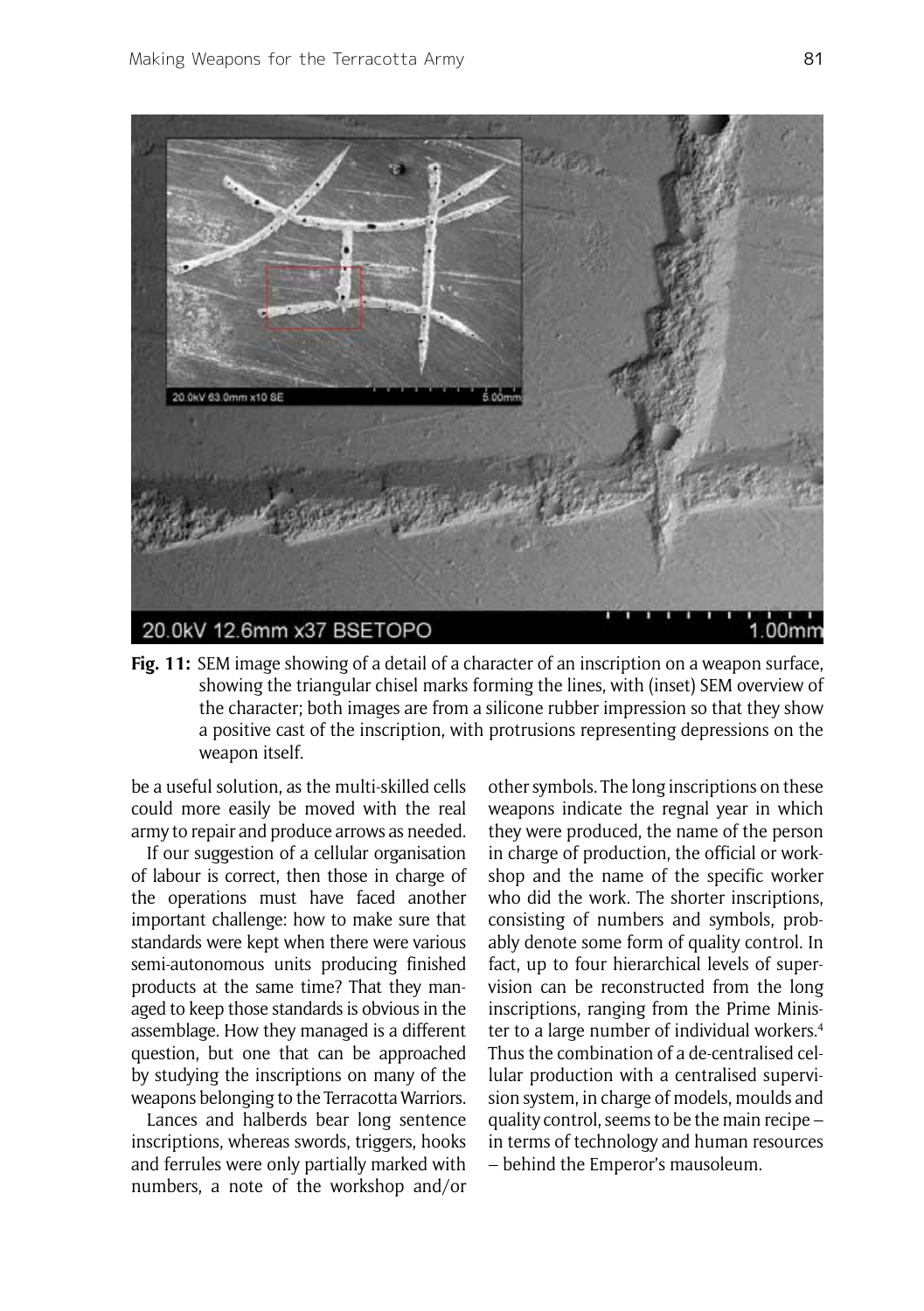#### **Further technical aspects**

Whereas the major focus of our project concerns the standardisation and organisation of the labour force, our ongoing research efforts continue to reveal a myriad of technical details about the sophisticated technical knowledge of Qin metalworkers, as well as the skills of the individual workers. A particularly insightful aspect of our approach has involved the use of a dentist's toolkit to examine the surfaces of weapons.

As shown above, the inscriptions on the weapons can be read as texts that inform about workshop organisation, but the act of inscribing can also be studied from a technical perspective. In order to do this, we obtained precise moulds of the weapons' surfaces using vinyl polysiloxane impression material – the rubber employed by dentists to obtain crown, denture and bite registration impressions. Under the Scanning Electron Microscope (SEM), these rubber impressions clearly show how the different segments making up the characters are formed from the juxtaposition of overlapping marks, resulting in ragged edges. Each of these marks has an elongated triangular shape, indicating that the line was chiselled blow by blow, with a finely-pointed tool, ending on a wedge shaped like the letter 'V'. The overlapping of the marks indicates that the chisels were hammered into the bronze at an angle, starting from the bottom of the cone shape, i.e. the base of the triangle was the starting point of the cut, with the sharp end of the mark being the finishing point (**Fig. 11**). A comparison of these types of features, as recorded in various weapons, may lead to the identification of different tool types, and even of slight variations perhaps caused by different chiselling techniques – or craftspeople.

The same rubber impressions have allowed us to study in detail other aspects, such as the filing marks on the surfaces of the joining parts of the crossbow triggers. This careful filing was probably aimed at removing imperfections and excess metal from the sur-





faces in order to improve the functioning of the trigger; however, one of the most impressive technical discoveries made through the study of rubber impressions concerns the analysis of grinding and polishing marks. Not only bladed weapons, such as swords and lances, but also every single example of the arrowheads examined, have invariably displayed densely packed, extremely fine and perfectly parallel, grinding and polishing marks (**Fig. 12**). Such features are diagnostic of the use of rotary mechanical devices for the painstaking polishing that ensured the sheen and sharpness of the weapons. As such, this constitutes the earliest documentation of the systematic use of a rotary mechanical means for mass production. Besides the anecdotal value of this discovery, the polishing and sharpening demonstrates that these weapons were not funerary models, but lethal armaments, ready for use.

## **Conclusion**

Ongoing collaborative work between staff and students at the UCL Institute of Archaeology and the Emperor Qin Shihuang's Terracotta Army Museum is revealing a wealth of information about the technical skill and the logistics of labour organisation behind